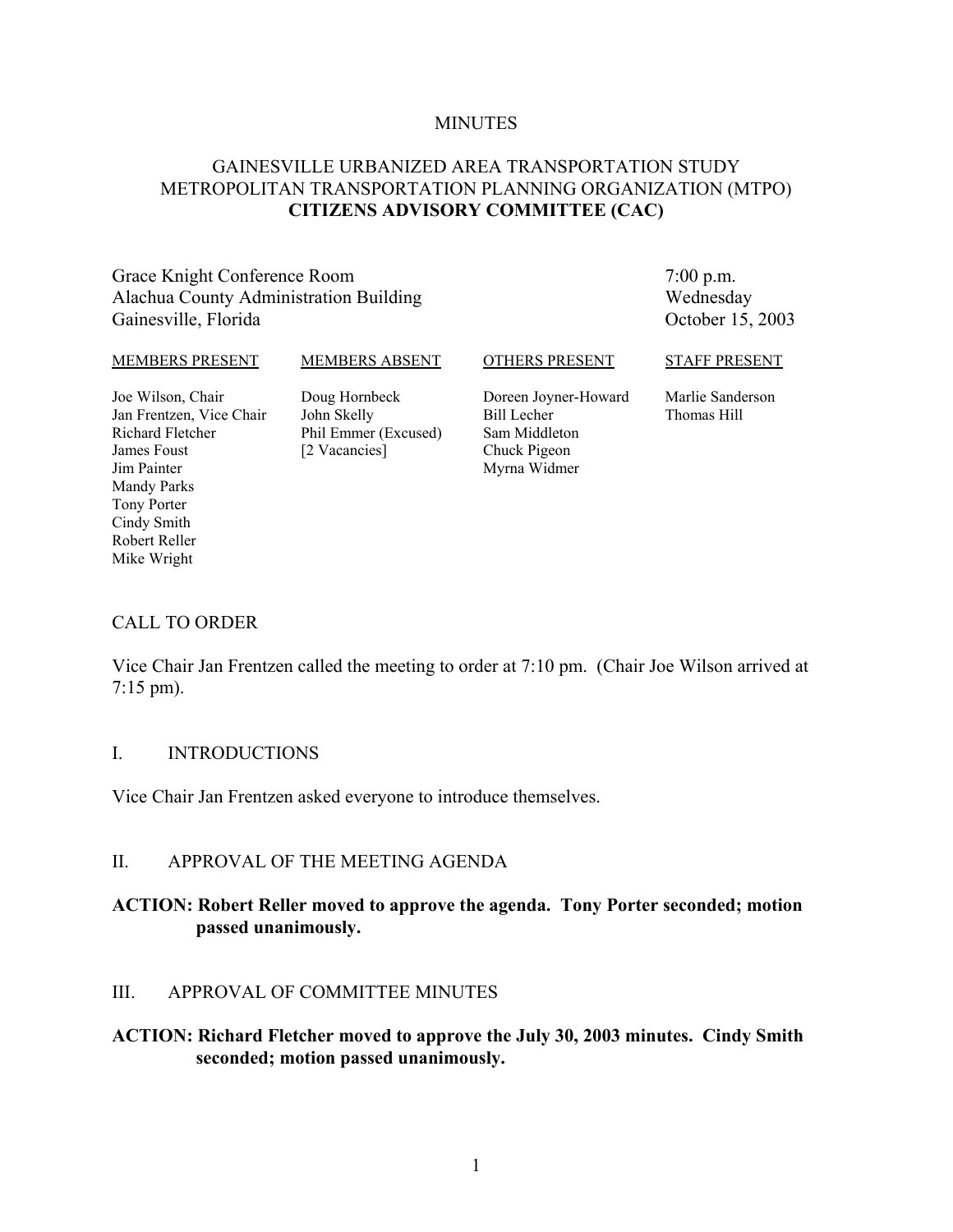### IV. CHAIRMAN'S REPORT

Mr. Thomas Hill, MTPO Senior Planner, announced that the next MTPO meeting is scheduled for October 30 at 1:30 p.m. in the Jack Durrance Auditorium. He said that the next TAC meeting is scheduled for December 3. He said that the TAC Level of Service Subcommittee is scheduled to meet October 21 at 2:00 p.m.

## V. SR 331 (WILLISTON ROAD) RESURFACING PROJECT

Mr. Hill stated that the Florida Department of Transportation (FDOT) has submitted design concepts for the SR 331 resurfacing project. He noted that this was the scoping phase of the design process, discussed the design concepts for the SR 331 resurfacing project and answered questions.

## **ACTION: Richard Fletcher moved to recommend that the MTPO approve the design concepts for the Williston Road Resurfacing Project (FPN # 2077343). Tony Porter seconded; motion passed unanimously.**

# VI. SW 24TH AVENUE CONSTRUCTION PROJECT

Mr. Hill stated that the Alachua County Public Works Department requested an opportunity to present 30 percent design plans for the SW 24<sup>th</sup> Avenue construction project. He discussed the project and answered questions

Mr. Bill Lecher, Alachua County Civil Engineer Design/Contract Manager, noted that the County's consultants were in attendance to present 30 percent design plans.

Mr. Lecher and Mr. Chuck Pigeon, Berryman & Henigar Principal Engineer, discussed the 30 percent design plans and answered questions.

Mr. Robert Reller withdrew from voting on this issue stating concerns with a possible conflict of interest.

Chair Joe Wilson requested that the MTPO staff find a contact person at the Florida Department of Transportation who would be able to answer questions regarding signal spacing requirements on SW 34<sup>th</sup> Street.

### **ACTION: Richard Fletcher moved to recommend that the MTPO approve the County's thirty percent design plans with the following considerations:**

- **A. provide pedestrian stamped crossings at SW 38th Terrace for north-south and east-west crossings;**
- **B. identify options for landscaping including shade trees consistent with the median width and clear zone requirements contained in the Alachua County Corridor Design Manual;**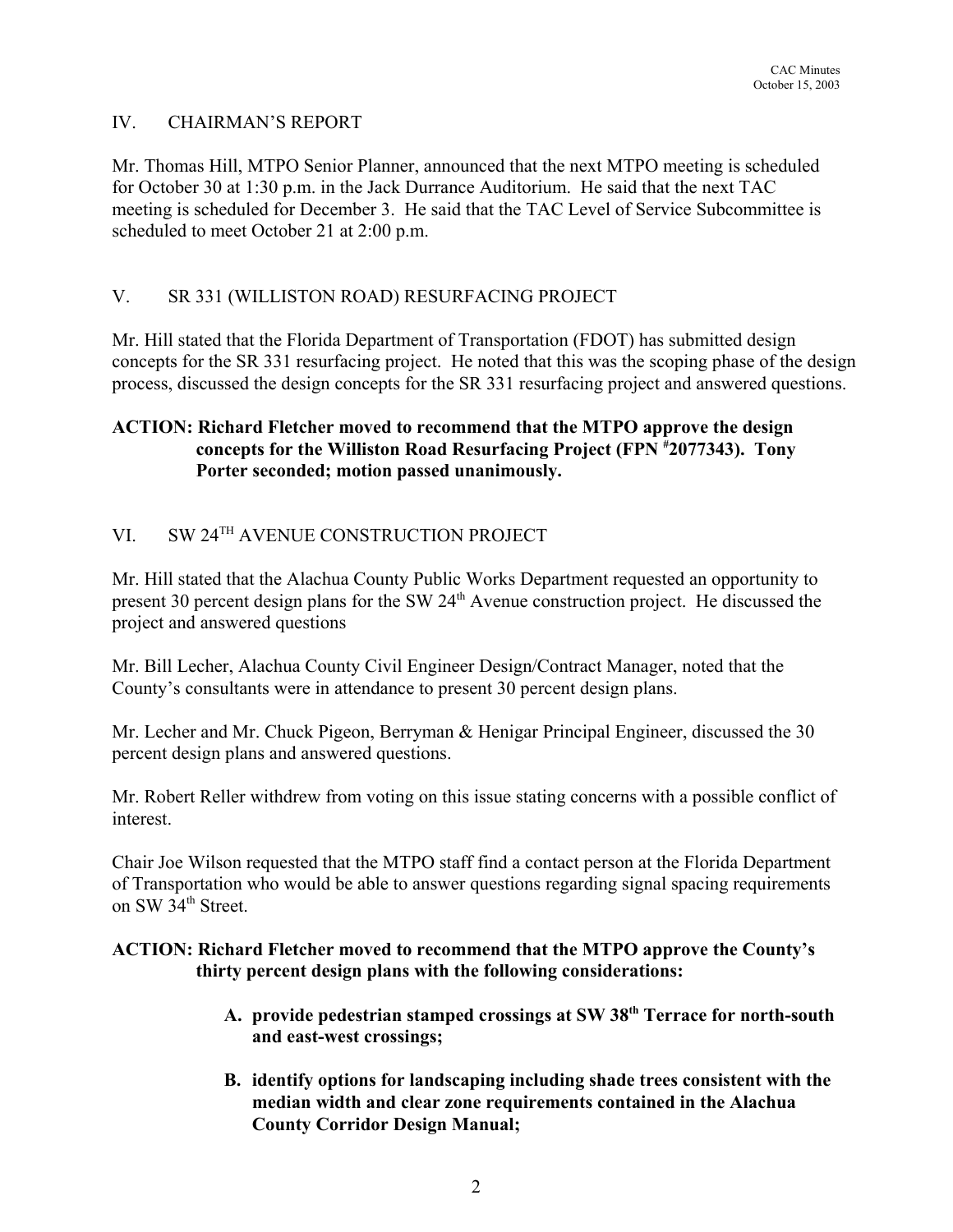- **C. mitigate the loss of heritage live oak trees;**
- **D.** obtain an FDOT permit for traffic signals at the SW 34<sup>th</sup> Street / SW 24<sup>th</sup> **Avenue intersection to accommodate eastbound left turns from SW 24th Avenue onto SW 34th Street;**
- **E. accommodate the operational needs of transit routing onto SW 24th Avenue and/or Windmeadows Boulevard, which require the ability for buses to make left turns at SW 34th Street;**
- **F. address traffic flow issues related to the removal of the traffic signal at SW 34th Street and Windmeadows Boulevard and the associated median closing on SW 34th Street with impact to businesses in Butler Plaza and surrounding areas;**
- **G. analyze and mitigate traffic impacts to the Archer Road and SW 34th Street intersection resulting from the elimination of left turns at SW 34th Street and Windmeadows Boulevard;**
- **H. provide funding for the necessary modifications to the intersection of SW 34th Street and Windmeadows Boulevard and for a connecting roadway between Windmeadows Boulevard and SW 24th Avenue; and**
- **I. accommodate underground utility distribution lines and equipment within the SW 24th Avenue corridor.**

**Cindy Smith seconded; motion passed nine to one.**

### VII. STATE ROAD 24A BYPASS

Mr. Marlie Sanderson, MTPO Director of Transportation Planning, stated that The City of Gainesville Public Works Department is proposing to designate State Road 226 (S  $16<sup>th</sup>$  Avenue) as a temporary truck bypass route for SR 24. He said this proposed bypass route will connect SR 24 (Archer Road) to SR 331 (Williston Road) and divert heavy vehicle traffic away from the University and downtown areas. He reported that field analysis by the City indicates that the current SR 24 route through the downtown area does not provide adequate roadway configurations to accommodate the operational movements of heavy vehicles. He noted that due to limited turning radii at several intersections, trucks must maneuver across the pedestrian sidewalk or into the oncoming traffic lane to negotiate a right-hand turn. He said that this situation creates hazardous conditions for traffic operations and creates unsafe conditions for pedestrians and bicyclists.

### **ACTION: Tony Porter moved to recommend that the MTPO recommend that the Florida Department of Transportation designate State Road 226 (S 16th Avenue) as a temporary truck bypass route for State Road 24. Richard Fletcher seconded; motion passed unanimously.**